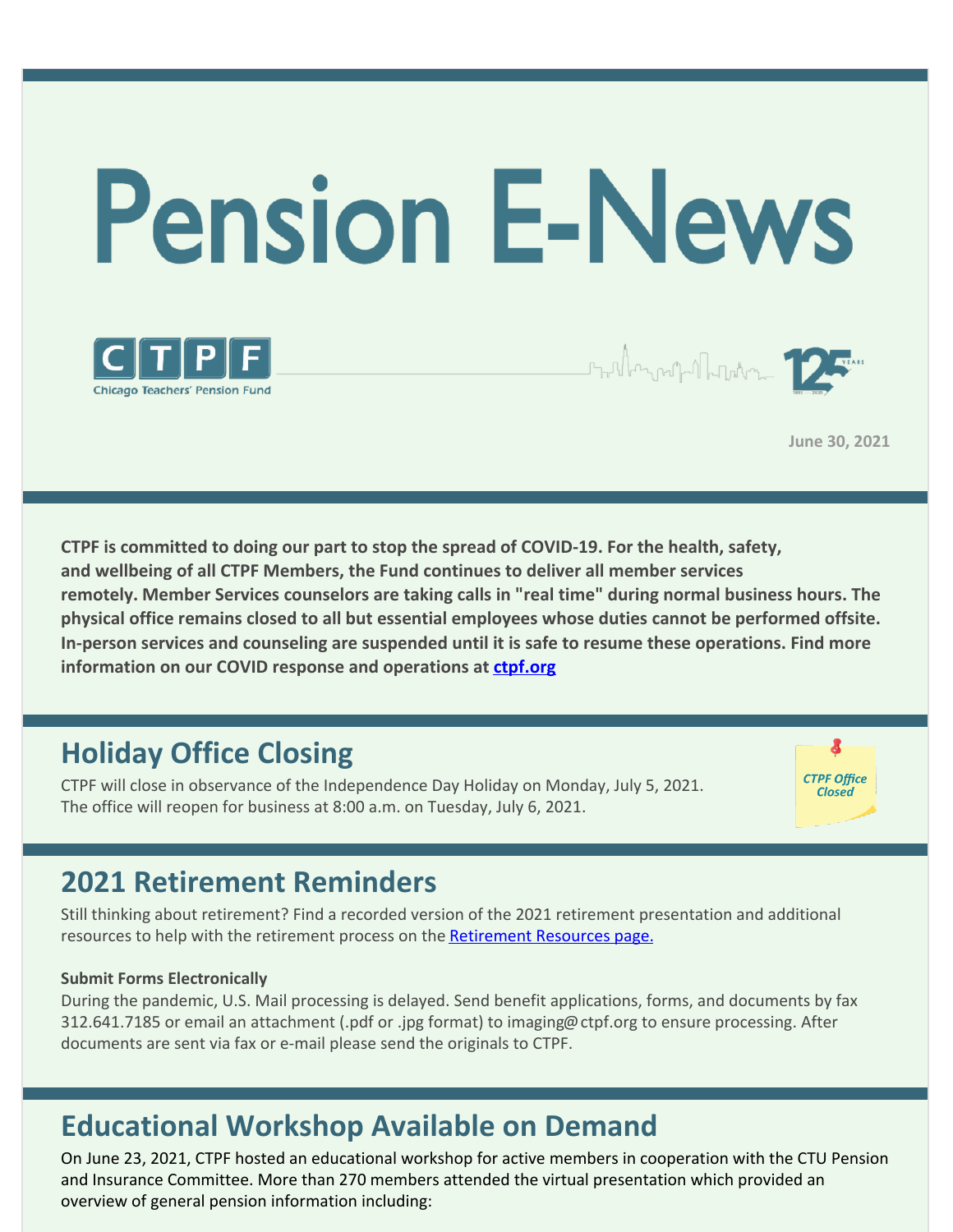- Know the Differences Tier 1 vs. Tier 2 Benefits
- Ways to maximize your benefit
- Survivorship and Death Benefits

The webinar is now available on demand. **[View the presentation here](https://ctpf.zoom.us/rec/share/xYOc_wJp7c_ghsKK_7rGi8601yhCEbwZc_jcKv1QR0dGzniePdxkfPobOQBAsbNS.xYuDN4UMn__qQSwN)**, Use password: xLPvH70. (the password is case sensitive and includes the period).

**[Download the slides from the presentation here.](https://www.ctpf.org/sites/files/2021-06/CPS Field Service Presentation_vk1_FINAL.pdf)** 

# **Board of Trustees Election Notice**

CTPF will hold two elections in 2021. Teachers will elect two representatives and Pensioners will elect three representatives. Nomination petitions are now available. Contact Election Coordinator Gail Davis: 312.604.1400, ext. 402, or email elections@ctpf.org to request a packet. [Visit Election Central at ctpf.org](https://www.ctpf.org/about-ctpf/election-central-2021) for additional information.



# **Register for** *my***CTPF**

CTPF invites members to register for *my*CTPF the Member Self Service Portal. Once an account is created, members can use *my*CTPF to securely access CTPF documents and information. Members can access the system from a "button" at *[ctpf.org](http://www.ctpf.org)*, and must have their CTPF Member ID to register. Two-factor authentication ensures secure access. Active members can find their CTPF Member ID on the Member Statement. Retirees can find their Member ID on a pay advice from the Fund. Click here for help finding your Member ID?



## **2021 Health Insurance Rebate Mailing**

Members who do not participate in CTPF health insurance plans can apply for a rebate of their premium payments, payable annually. The mailing with the information needed to submit a rebate application was sent to eligible members on Friday, February 19, 2021.



The last day to submit documentation for 2020 health insurance rebates (January 1- December 31, 2020), is August 31, 2021. Email or call CTPF Member Services, Memberservices@ctpf.org |312.641.4464 with questions about the subsidy or application.

*Note: The Health Insurance Department began payment of the 2020 rebates in early June. Applications are being reviewed in order of receipt.*

# **Pension Payment Schedule**

CTPF encourages all members to switch to direct deposit. Contact Member Services to request Form 425 and submit your documentation electronically to ensure the timely delivery of your benefits. **[Click here](https://www.ctpf.org/pension-payments)** for the full pension payment schedule.

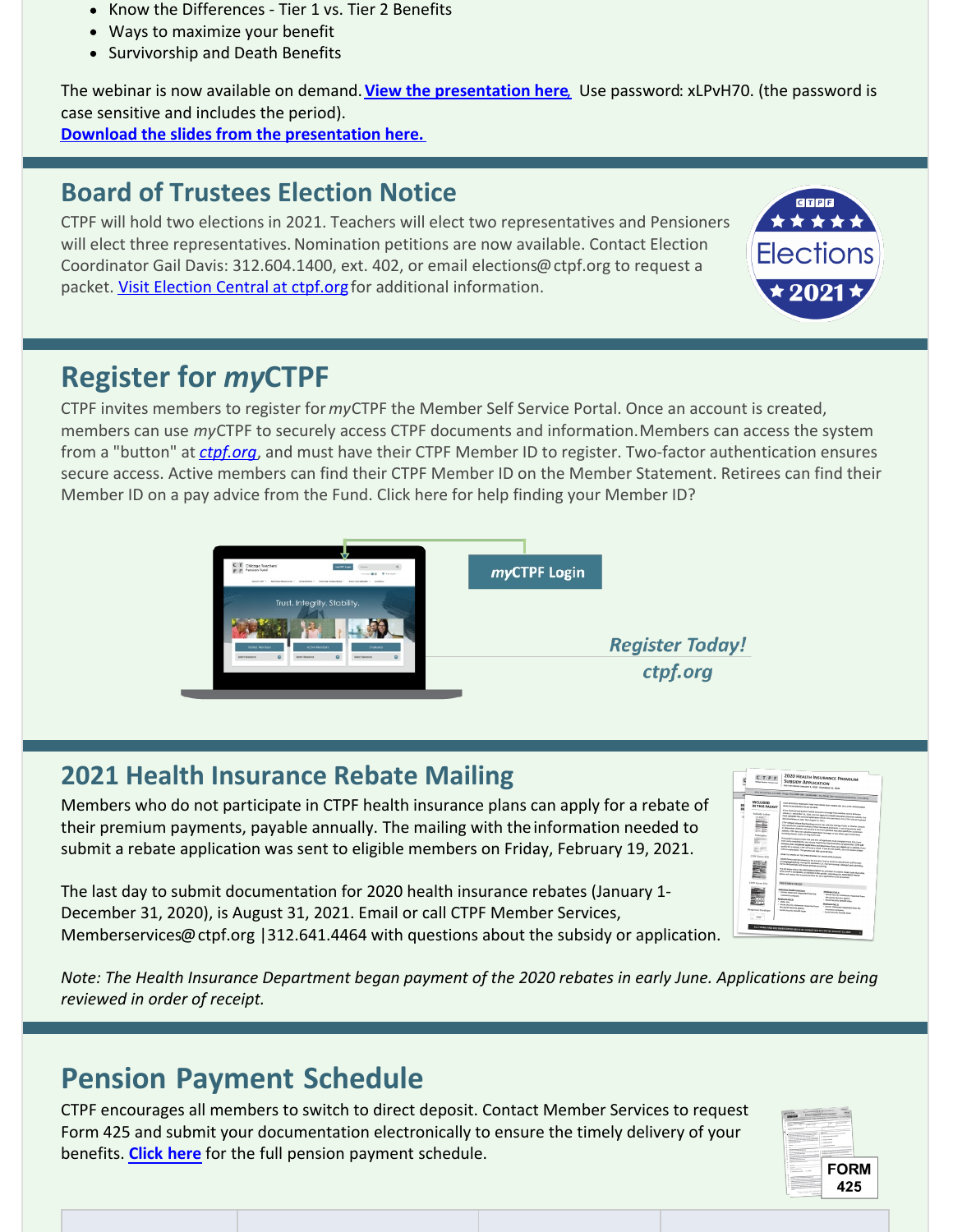| <b>Month</b>     | Last Day to<br><b>Submit an Address or Tax</b><br><b>Withholding Change</b> | <b>Check Mailing Date</b> | <b>Direct Deposit Date</b> |
|------------------|-----------------------------------------------------------------------------|---------------------------|----------------------------|
| <b>July 2021</b> | June 16, 2021                                                               | June 29, 2021             | July 1, 2021               |
| August 2021      | July 16, 2021                                                               | July 29, 2021             | August 2, 2021             |
| September 2021   | August 17, 2021                                                             | August 30, 2021           | September 1, 2021          |
| October 2021     | September 17, 2021                                                          | September 29, 2021        | October 1, 2021            |

# **Employer Contribution Reporting**

Each pay period, Employers remit employee pension contributions to CTPF. Illinois law requires that these contributions be made within a certain time period. If the Employer does not send the funds within the required time, penalties may be assessed. Find the most recent list of delinquent employers [here](http://ctpf.org/employer-contribution-reporting).



### **Lost Payees**

CTPF is trying to contact members who are over age 70½, but who have not commenced benefits or taken a refund of their contributions. If you or someone you know is included on the [Lost Payees Listing](https://www.ctpf.org/sites/files/2020-10/lost_payees_last_school_worked_website_list_2.pdf), please contact Member Services, 312.641.4464 or email memberservices@ctpf.org.



All current meeting dates, office information, and upcoming event information can be found on the CTPF Calendar at [ctpf.org/calendar](http://www.ctpf.org/calendar).

#### **STAY CONNECTED & SPREAD THE WORD**

CTPF will continue to share information at[ctpf.org](http://ctpf.org) on social media, in E-Lerts, and in E-News. We also encourage you to connect with CTPF on social media; many of CTPF's more than 89,000 members are active on either Facebook, Twitter, and LinkedIn.

Please consider forwarding this email to a friend who may be a fellow member or pensioner. Register for email updates [here.](https://www.ctpf.org/)